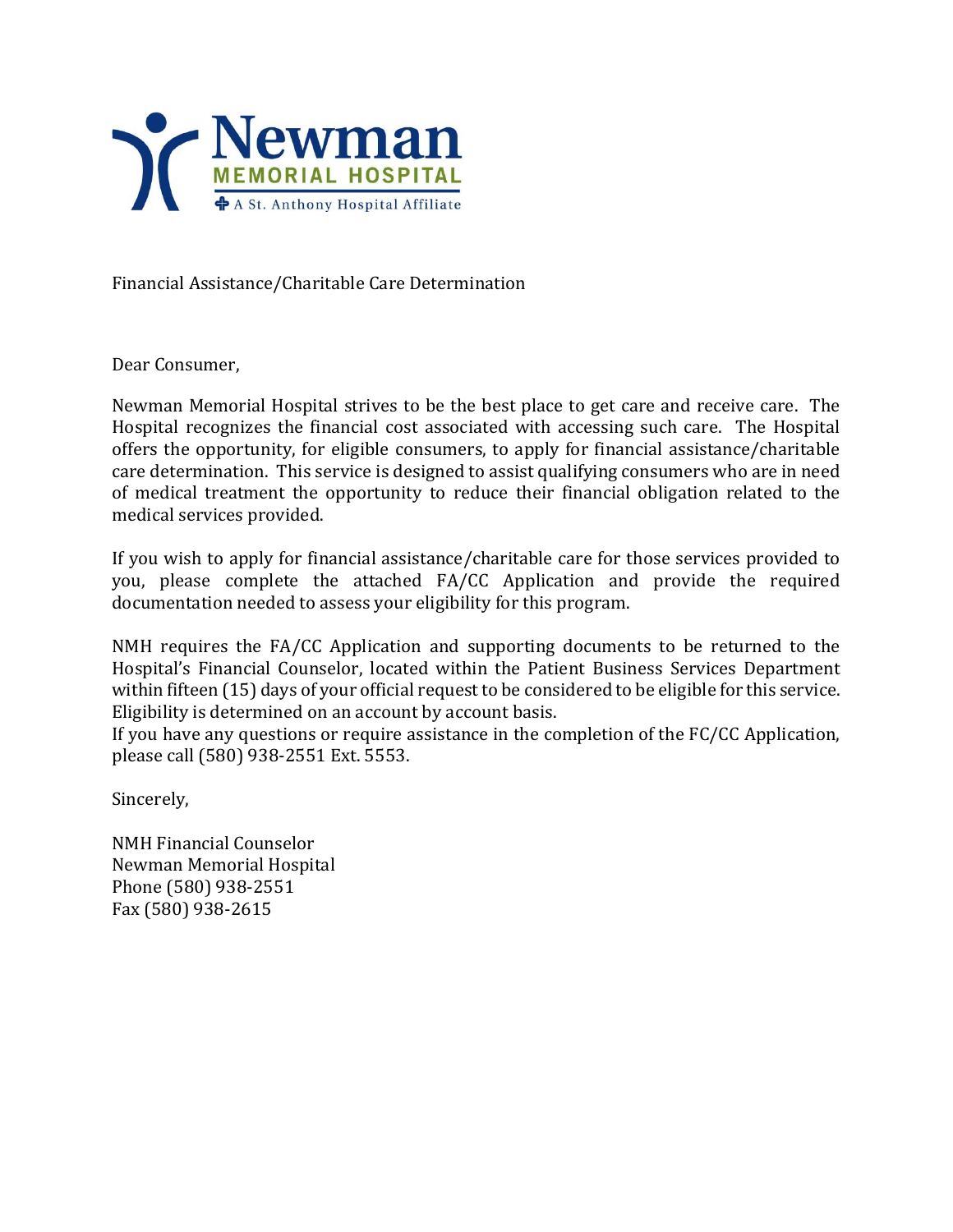# Financial Assistance/Charitable Care Application

| <b>Patient Name</b>                                                                                                |  | Social Security #  | Date of Birth                         | Account#                                      |  |
|--------------------------------------------------------------------------------------------------------------------|--|--------------------|---------------------------------------|-----------------------------------------------|--|
|                                                                                                                    |  |                    |                                       |                                               |  |
| Guarantor's Name                                                                                                   |  | Social Security #  | Date of Birth                         | Relationship to Patient                       |  |
| Guarantor's Address                                                                                                |  | City, State, Zip   | Home Phone                            | Length of Residence                           |  |
| Previous Address                                                                                                   |  | City, State, Zip   | <b>Marital Status</b>                 | # of Dependents in Household                  |  |
| List names and Ages of Dependents in Household:                                                                    |  |                    |                                       |                                               |  |
| Employer (Guarantor/Patient)                                                                                       |  |                    | Previous Employer (Guarantor/Patient) | Spouse Employer                               |  |
| Employer (Guarantor/Patient)                                                                                       |  |                    | Previous Employer (Guarantor/Patient) | Spouse Employer                               |  |
| Address                                                                                                            |  |                    | Address                               | Address                                       |  |
| Job Title/Length of Employment                                                                                     |  |                    | Job Title/Length of Employment        | Job Title/Length of Employment                |  |
| <b>Business Telephone #</b>                                                                                        |  |                    | Business Telephone #                  | Business Telephone #                          |  |
| Hourly Rate                                                                                                        |  |                    | Hourly Rate                           | Hourly Rate                                   |  |
| Monthly Income Gross                                                                                               |  |                    | Monthly Income Gross                  | Monthly Income Gross                          |  |
| Monthly Income Net                                                                                                 |  | Monthly Income Net |                                       | Monthly Income Net                            |  |
| Other Income Source/Amount                                                                                         |  |                    | <b>Total Family Monthly Income</b>    | Total Family Income Last 12 Months            |  |
| Have you applied for Medicaid or any other State/County Assistance? (check one) Yes<br>copy of the denial letter). |  |                    |                                       | No (If denied, please attach a                |  |
| <b>Application Date</b>                                                                                            |  |                    | Caseworker Name/Telephone Number      |                                               |  |
| Have you filed a bankruptcy? Yes No                                                                                |  | Chapter 7          | Chapter 13                            | Date filed ________________ Date of Discharge |  |

Are you a Homeowner? Yes No Approximate \$ Value \_\_\_\_\_\_\_\_\_\_\_\_\_\_\_\_\_\_\_\_\_\_\_\_\_\_\_\_\_\_\_\_

Approximate Balance on Loan \_\_\_\_\_\_\_\_\_\_\_\_\_\_\_\_\_\_\_\_\_ Yrs. Left on Loan \_\_\_\_\_\_\_\_\_\_\_\_\_\_\_\_\_\_\_\_\_\_\_\_\_\_\_\_\_\_

| 'rs. Left on Loan |  |
|-------------------|--|

\_\_\_\_\_\_\_\_\_\_\_\_\_\_\_\_\_\_\_\_\_\_\_\_\_\_\_\_\_\_\_\_\_\_\_\_\_\_\_\_\_\_\_\_\_\_\_\_\_ \_\_\_\_\_\_\_\_\_\_\_\_\_\_\_\_\_\_\_\_\_\_\_\_\_\_\_\_\_\_\_\_\_\_\_\_\_\_\_\_\_\_\_\_\_\_\_\_\_\_ \_\_\_\_\_\_\_\_\_\_\_\_\_\_\_\_\_\_\_\_\_\_\_\_\_\_\_\_\_\_\_\_\_\_\_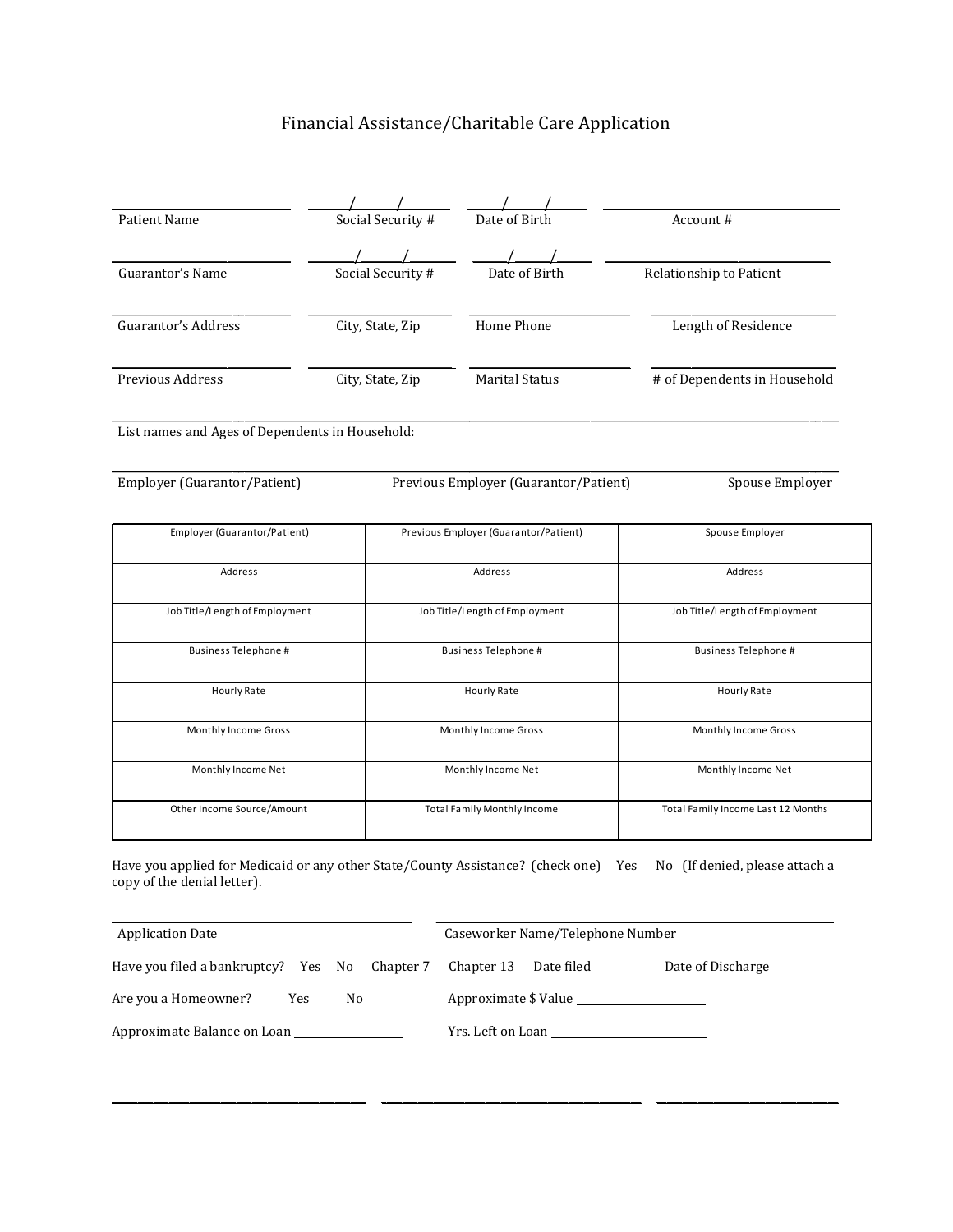Bank Name Checking Account # Avg. Checking Balance

Savings Account # Avg. Savings Balance

#### Automobiles:

| Make: | Model: |       | Payment Amount: | Balance Due: |  |
|-------|--------|-------|-----------------|--------------|--|
| Make: | Model: | Year: | Payment Amount: | Balance Due: |  |

#### Other Assets (Stocks, Bonds, Property, Boat, Business, etc.)

\_\_\_\_\_\_\_\_\_\_\_\_\_\_\_\_\_\_\_\_\_\_\_\_\_\_\_\_\_\_\_\_\_\_\_\_\_\_\_\_\_\_\_\_\_\_\_\_\_ \_\_\_\_\_\_\_\_\_\_\_\_\_\_\_\_\_\_\_\_\_\_\_\_\_\_\_\_\_\_\_\_\_\_\_\_

| Description       | Monthly Payment | Payment To | Account # | <b>Balance Due</b> | Limit |
|-------------------|-----------------|------------|-----------|--------------------|-------|
| Rent/Mortgage     | \$              |            |           |                    | \$    |
| Charge Cards      | \$              |            |           | \$                 | \$    |
|                   | \$              |            |           | \$                 | \$    |
|                   | \$              |            |           |                    | \$    |
| <b>Bank Loans</b> | \$              |            |           |                    | \$    |
|                   | \$              |            |           | \$                 | \$    |
| School Loans      | \$              |            |           | \$                 | \$    |

#### List Other Expenses Below

|                  | Monthly Payment |                | Monthly Payment |                | <b>Monthly Payment</b> |
|------------------|-----------------|----------------|-----------------|----------------|------------------------|
| Food             |                 | Medication     |                 | Auto Insurance |                        |
| <b>Utilities</b> |                 | Life Insurance |                 | <b>Other</b>   |                        |
| Gas (Car)        |                 | Medical Bills  |                 | <b>Other</b>   |                        |
| Total \$         |                 | Total \$       |                 | Total \$       |                        |

TOTAL MONTHLY EXPENSES \$

Note: Attach additional sheet if necessary.

Important: income verification must be attached – W-2, pay stub, tax return, etc.

#### **CERTIFICATION**

- 1. I, the undersigned, certify that the completed information in this document is true and accurate to the best of my knowledge.
- 2. I will apply for any and all assistance that may be available to help pay this bill.
- 3. I understand the information submitted is subject to verification; therefore, I grant permission and authorize any bank, insurance co., real estate co., financial institution and credit grantors of any kind to disclose to any authorized agent of Newman Memorial Hospital, information as to my past and present accounts, policies, experiences and all pertinent information related thereto. I authorize Newman Memorial Hospital to perform a credit check for both guarantor/patient and spouse.

| Signature (Guarantor/Patient) | Date | Witness | Date |
|-------------------------------|------|---------|------|
| Signature (Spouse)_           | Date | Witness | Date |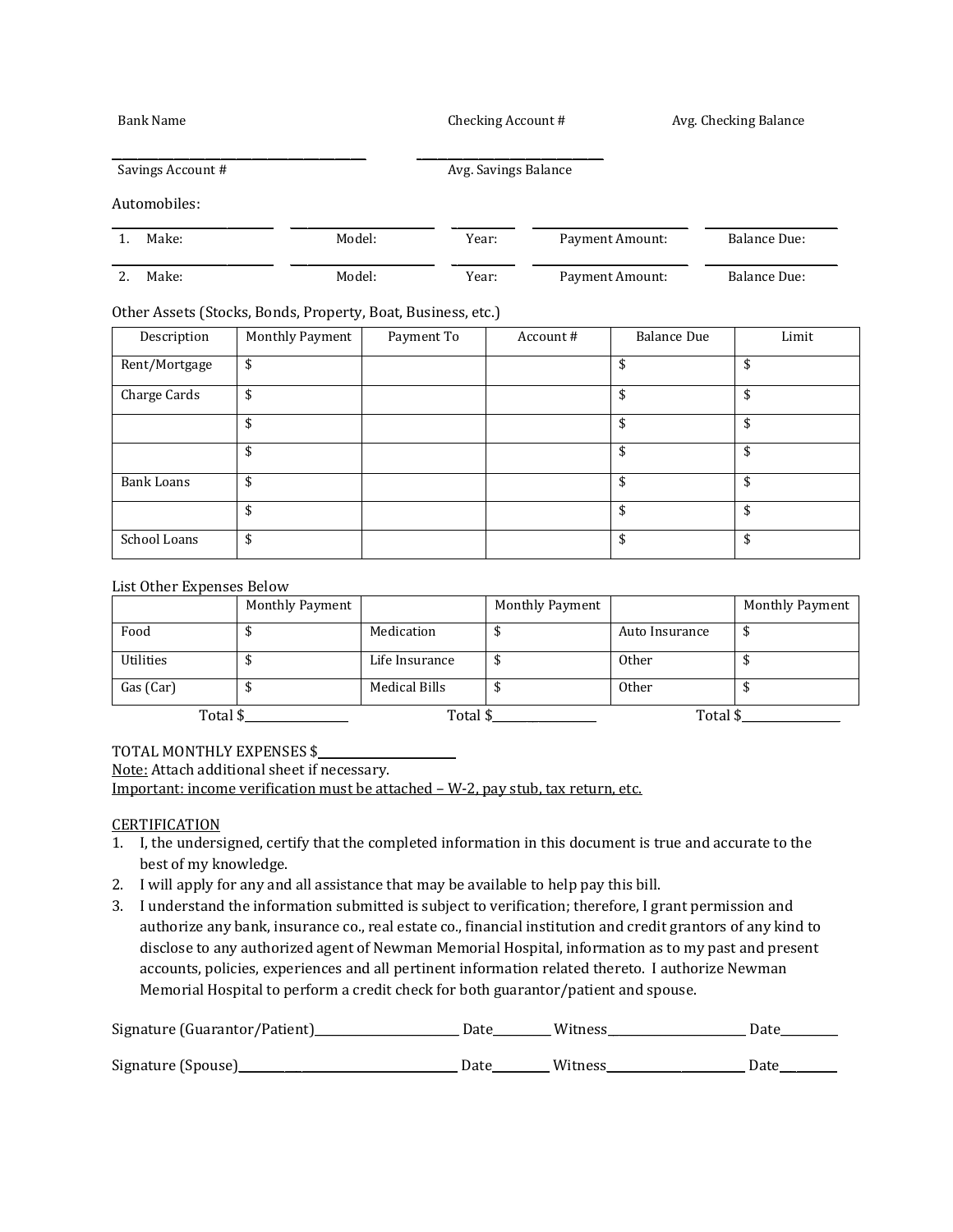# **DIRECTIONS FOR COMPLETING FINANCIAL ASSISTANCE APPLICATION**

- **1.** Complete the patient name, patient's social security number, patient's date of birth, and the hospital account number(s) if known.
- **2.** Complete the guarantor name, relationship to patient, guarantor's date of birth, and guarantor's social security number. If the guarantor is the same as the patient, note "Same" in this field.
- **3.** Complete the guarantor's address, home telephone number and length of residence at this address.
- **4.** Complete the guarantor's previous address (if current residence is less than two years), guarantor's marital status, and number of dependents living in household. If there are no dependents, please mark "-0-"in the dependent field.
- **5.** List the names and ages of dependents.
- **6.** Complete the employer information for the guarantor or patient, depending upon who has responsibility for the balance. Please complete the name of the employer, the employer's address, the guarantor/patient's job title and length of employment. Please also include the guarantor/patient's business telephone number, hourly (or salary) rate, and the monthly income (both gross and net). If there is no employment, please note how expenses are being met.
- **7.** Complete the previous employer information for the guarantor/patient. This includes the employer's name and address, the guarantor/patient's job title and length of employment, business telephone number, hourly rate, and monthly income (both gross and net). If there is no prior employment, mark "N/A."
- **8.** Complete the income information for the guarantor/patient's spouse. Include the name of the employer, the employer's address, job title/length of employment, business telephone number, hourly rate, and monthly income (both gross and net). If the spouse is unemployed, or there is no spouse, mark "N/A."
- **9.** Complete the other income source/amount. This is for child support, social security, bonus amounts from employers, etc. This also includes rental income, alimony, pension income, welfare and VA benefits. Complete the total family income (add the guarantor/patient net income), then complete the total family income from the last 12 months. If there has been no income, please note how expenses are being met.
- **10.** Complete the questions regarding Medicaid and other State/County assistance. Please advise if you have applied for assistance (and on what date). Please provide the assigned Caseworker's name and telephone number. You may attach a separate sheet if needed. Please mark N/A if this field does not apply to you.
- **11.** Please indicate if you have ever filed bankruptcy. If you have not filed bankruptcy, please mark "No." Please verify that all questions have been completed. Attach additional paper if needed for any explanations.
- **12.** Please complete the homeowner information. If you are a homeowner, please note the approximate dollar value, the approximate balance on the loan, and the number of years left on the loan. If you are not a homeowner, please mark "No."
- **13.** Please complete the banking information as requested and list the bank name. Complete the checking account number and provide the average checking account balance. Please do the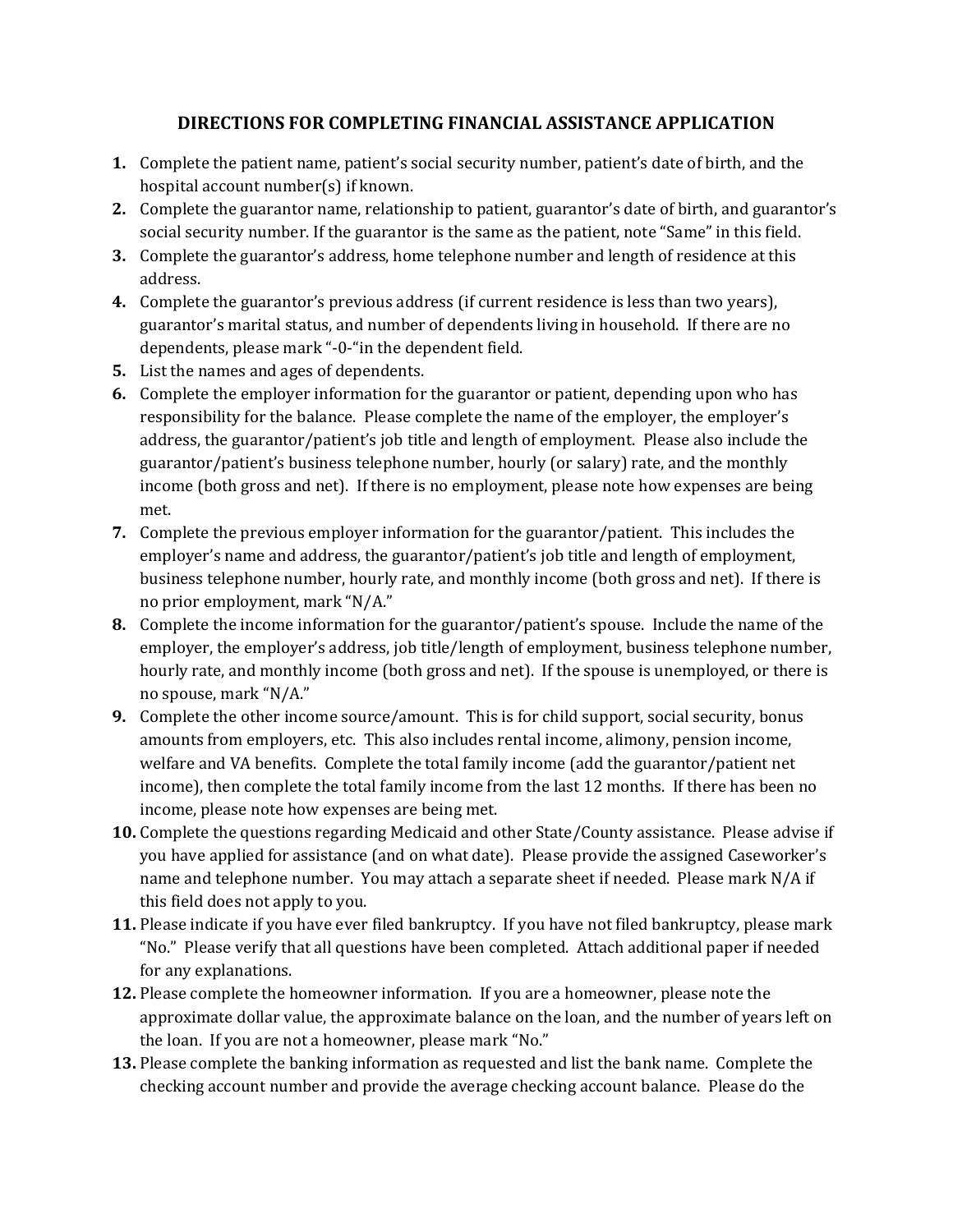same for the savings account field. If there is no savings account, please place "N/A" in the savings field.

- **14.** For automobile information, please list the make, model and year of your vehicle. Please list the monthly payment amount and the current balance.
- **15.** Please complete the section listing other assets you may have. This includes stocks, bonds, property, boats and businesses you may own. Use additional paper if needed to give complete details. If there are no additional assets, please mark "N/A."

## **HOW TO COMPLETE THE MONTHLY EXPENSE SECTION**

**Rent/Mortgage:** Please verify the amount you are paying in rent or by mortgage. Indicate to whom the payment is made, the account number and the current balance due. If you do not pay rent or mortgage, please note why you have no payment or if you live with relatives or others. Use additional paper if needed. Please enclose the previous 3 months of rent/mortgage or clarify on bank statement.

**Charge Cards:** Please indicate any charge card payments you are currently making. Please indicate the monthly payment amount, to which the payment is made, the account number and the current balance due. Please indicate the credit limit for each card. Use additional paper if needed to complete this field. If you have no charge cards, please note "N/A."

**Bank Loans:** Please indicate any bank loans you may be paying. Indicate the monthly payment amount, to which the payment is made, the account number and the current balance due. Use additional paper if needed to fully explain this field. If you have no bank loans, please mark "N/A." Please enclose the previous 3 months of bank statements.

**School Loans:** Please list any educational loans you may be paying. This can include, but not be limited to, college loans, private school loans (or tuition), day-care expenses or any other loans that apply to education. Please use additional paper if needed. Please specify if you are paying school loans, etc. If this does not apply to you, please mark "N/A."

## **LIST OTHER MONTHLY EXPENSES:**

**Food:** Please list the amount paid for food on a monthly basis.

**Utilities:** Please list the amount paid on a monthly basis for electricity, gas, water, trash and any other utility you may pay. Pleas add these and place the total (for all of them) in the utilities section. If there are no monthly utilities paid, please mark "N/A" and explain. Use a separate sheet of paper if needed. Please enclose the previous 3 months of utility bills or clarify on bank statement.

**Gas (Car):** Please list the amount paid on a monthly basis for transportation needs related to your vehicle. If there is no payment made on a monthly basis for gas, please mark the field "N/A."

**Medication:** Please add the amounts you pay on a monthly basis for medication needs. If there are several prescriptions or medications you take, please add them together and place the total amount in this section. If there are no monthly medication payments, please place "N/A" in this section.

**Life Insurance:** If you have a life insurance policy, please indicate the monthly amount you pay. If there is no payment, please place "N/A" in this section.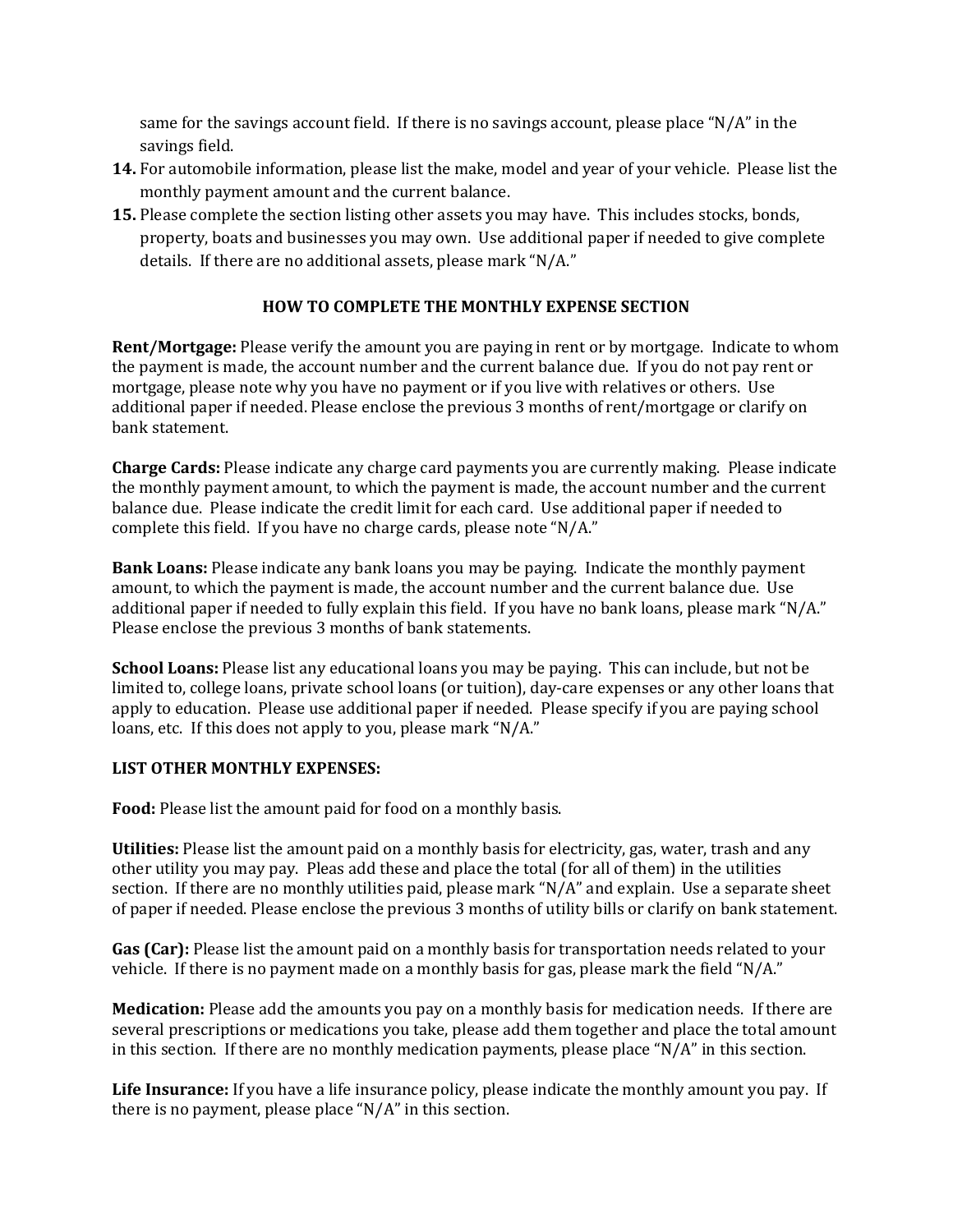**Medical Bills:** Please add any medical bills you may be paying on a monthly basis. This may include, but not be limited to, physician bills, insurance co-pays, insurance deductibles, other hospital bills, radiology bills, ambulance bills, etc. Please use a separate sheet of paper to list these amounts. Add them together and place the total amount in this section. If there are no monthly medical payments being made, please place "N/A" in this section.

**Auto Insurance:** Please place the total amount you pay on a monthly basis for auto insurance. If you pay on a quarterly basis, please divide the quarterly payment by 3 and place the amount in this section. If you pay every 6 months, please divide the total amount you pay by 6 and place the amount in this section. If there is no monthly payment being made, please mark "N/A?" **Other:** This includes any monthly payments you currently are making that are not listed in the previous sections. Please provide details of what you are paying, to whom, and the balances due. Please use a separate sheet of paper if needed. If this section doesn't apply to you, mark "N/A."

**Total Monthly Payments:** Please total all the above payments and place the amount in this section.

## **DOCUMENTS NEEDED TO JUSTIFY INCOME**

Copy of Bank Statement and/or Pre-Paid Credit Card statement with income deposits. If social security income: copy of check or a copy of bank statement showing most recent social security check deposit.

If unemployed: verification of any compensation received. Example: unemployment compensation, workers compensation, etc.

If unemployed and receive no income: a letter of support written by the person or persons who are providing financial support.

If assistance from City Welfare: vouchers from each program that provides assistance to the individual. Example: food stamps, rental subsidy, fuel assistance, etc.

If child support and/or alimony are provided: copies of checks.

## **PLEASE READ THE FINE PRINT**

**Documentation:** Please notice that your signature indicates you have agreed to attach all income verification. In addition to the items requested by this application, you may attach bank statements, copies of social security checks (or letters). If there is no income, please verify how expenses are being met. It is important to explain a lack of income completely so that full consideration of your application can be made. If the guarantor/patient or the spouse is self-employed, please attach the last 2-3 months of bank statements. All documentation must be attached for full consideration. If the application is incomplete, it will be returned. We will not be responsible for follow-up on incomplete applications.

## **WHAT YOU ARE AGREEING TO:**

- **1.** Stating that the guarantor/patient has completed this form accurately.
- **2.** Stating that the guarantor/patient will apply for any assistance to pay this bill. This may include acquiring a bank loan or putting the balance on your credit card.
- **3.** Authorizing Newman Memorial Hospital to obtain credit information and perform a credit check.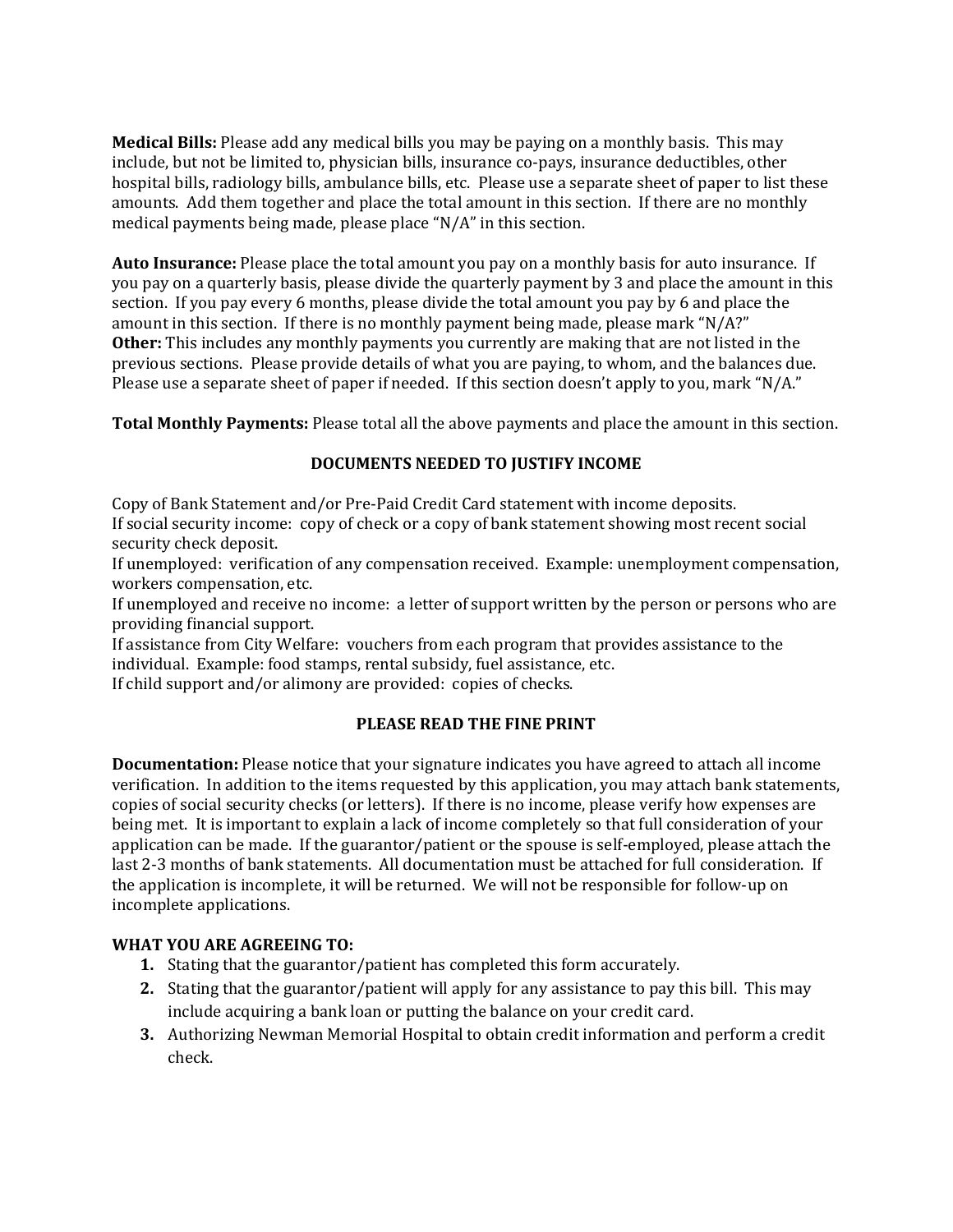## **FINANCIAL ASSISTANCE CHECKLIST**

#### INFORMATION REQUIRED FOR COMPLETE APPLICATION (Check if yes)

- $\Box$  The demographic information is completed for patient and guarantor (i.e., address, etc.).
- $\Box$  The dependent information is completed (i.e., number in household, names, ages, etc.).
- $\Box$  The employment and income information is completed for the patient/guarantor and spouse.
- $\Box$  A copy of most recent year's IRS Tax Return is attached.
- $\Box$  A copy of most current pay stub is attached.
- $\Box$  If no income is documented, attach an explanation for how expenses are being met.
- $\Box$  If the patient/guarantor has filed bankruptcy, all questions are answered.
- $\Box$  If the patient/guarantor is a homeowner, all questions are answered.
- Information is completed for banking information (i.e., checking and savings accounts).
- $\Box$  Information is completed for automobile.
- $\Box$  Information is completed for other assets.
- $\Box$  Rent and utility receipts for the past 3 months.
- $\Box$  The expense/monthly payment information is completed.
- $\Box$  Does all information look reasonable?
- $\Box$  Are there any luxurious items listed that might prevent patient/guarantor from paying the bill (e.g., country club dues, maid or lawn service, boat, high cable bills, etc.)?
- $\Box$  Has the patient/guarantor and spouse signed and dated the form?
- $\Box$  Has the witness signed and dated the form?
- $\Box$  Compare the Total Family Monthly Income to the Total Monthly Expenses. Can the patient/guarantor afford to make monthly payments? If so, contact the patient/guarantor to establish payment arrangements. **STOP**.
- $\Box$  If the patient/guarantor cannot afford monthly payments, use the FPL Guidelines to determine if the patient/guarantor qualifies for Financial Assistance.
- $\Box$  If the patient qualifies for Financial Assistance, forward all information to Business Office Manager to review and approve.
- $\Box$  If the patient does not qualify for Financial Assistance, send denial for Financial Assistance letter to patient/guarantor.
- $\Box$  If the application is incomplete, return application and all supporting documentation to patient with a letter indicating what is required and that it needs to be returned.
- $\Box$  The Business Office Manager needs to approve and forward to the CFO all discounts over \$5,000 for approval.
- The Business Office Manager will return all supporting documentation to the Financial Representative to send acceptance for a Financial Assistance letter to the patient and to enter information on the Charity Log.
- $\Box$  The Financial Account Representative will enter the percentage of charity eligibility on the account and send a reminder to the CFO.
- $\Box$  The Financial Representative will send an acceptance for Financial Assistance letter to the patient and file.

\_\_\_\_\_\_\_\_\_\_\_\_\_\_\_\_\_\_\_\_\_\_\_\_\_\_\_\_\_\_\_\_\_\_\_\_\_\_\_\_\_\_\_\_\_\_\_\_\_\_\_\_\_\_\_\_ \_\_\_\_\_\_\_\_\_\_\_\_\_\_\_\_\_\_\_\_\_

\_\_\_\_\_\_\_\_\_\_\_\_\_\_\_\_\_\_\_\_\_\_\_\_\_\_\_\_\_\_\_\_\_\_\_\_\_\_\_\_\_\_\_\_\_\_\_\_\_\_\_\_\_\_\_\_ \_\_\_\_\_\_\_\_\_\_\_\_\_\_\_\_\_\_\_\_\_

□ The Business Office Manager selects this chart for Quality Review.

Signature – Financial Representative Date Date

Signature – Financial Representative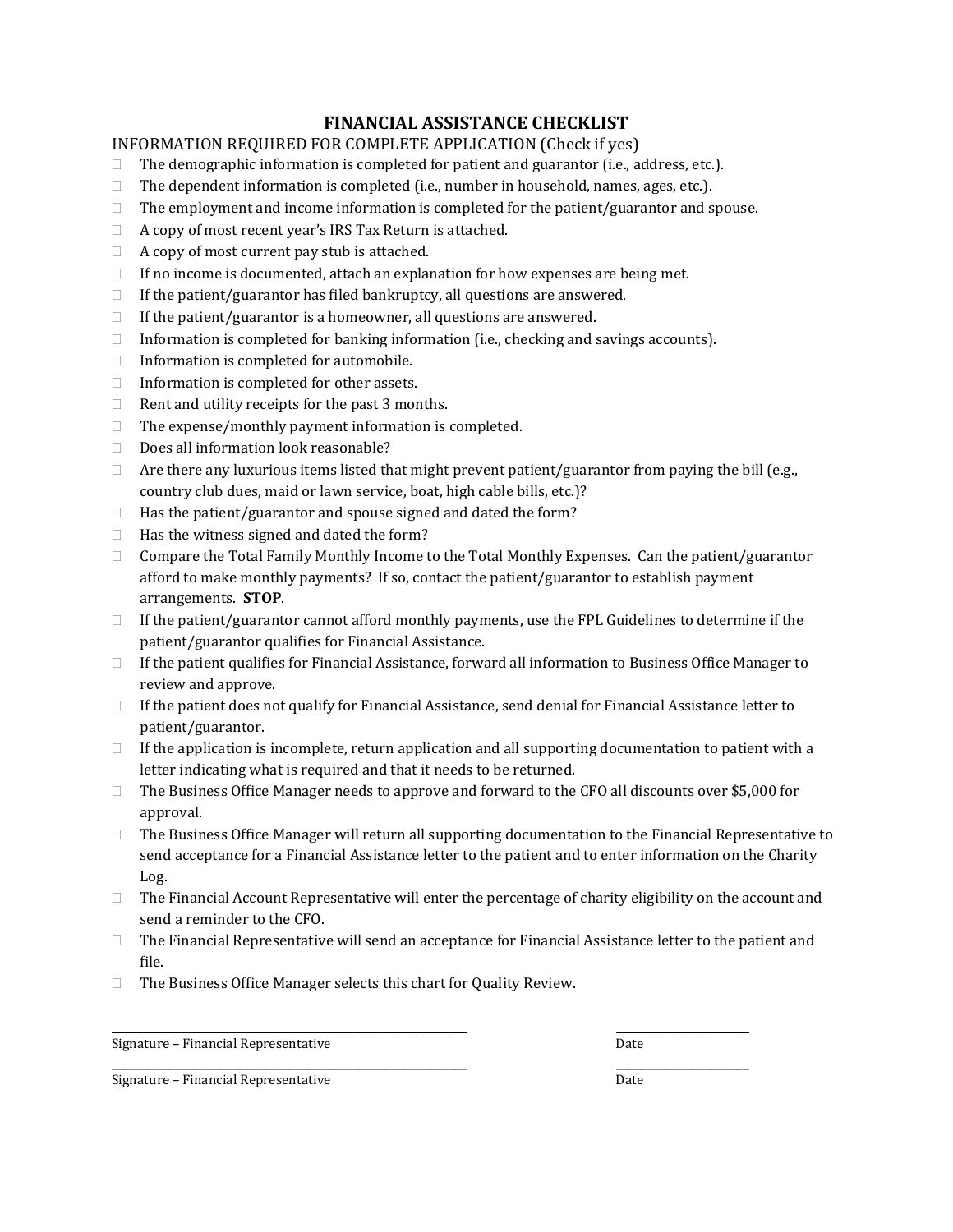# **Application Form – Presumptive Eligibility**

|       | My name is (please print): |                                                         |      |
|-------|----------------------------|---------------------------------------------------------|------|
|       | Last                       | First                                                   | M.I. |
| l am: | The Patient                | The Patient's Guarantor                                 |      |
|       |                            | Neither (Please state your relationship to the Patient: |      |

#### *Instructions:*

- *1. Please indicate that the Patient is eligible for charity care discount because the Patient is in one or more of the following categories.*
- 2. More than one copy of this form may be required if it is to be completed by more than *one individual (e.g., Patient, Guarantor, etc.).*

| #   | Is category<br>applicable? |    |     | Is relevant document<br>attached? |                                                                                                                                                                                           |
|-----|----------------------------|----|-----|-----------------------------------|-------------------------------------------------------------------------------------------------------------------------------------------------------------------------------------------|
| 1.  | yes                        | no | yes | no                                | Patient has received care from and/or has participated in<br>Women's, Infants and Children's (WIC) programs.                                                                              |
| 2.  | yes                        | no | yes | no                                | Patient is homeless and/or has received care from a homeless<br>clinic.                                                                                                                   |
| 3.  | yes                        | no | yes | no                                | Patient is eligible for and is receiving food stamps.                                                                                                                                     |
| 4.  | yes                        | no | yes | no                                | Patient's family is eligible for and is participating in subsidized<br>school lunch programs.                                                                                             |
| 5.  | yes                        | no | yes | no                                | Patient qualifies for other state or local assistance programs that are<br>unfunded or the patient's eligibility has been dismissed due to a<br>technicality (i.e., Medicaid spend-down). |
| 6.  | yes                        | no | yes | no                                | Family or friends of a patient have provided information<br>establishing the patient's inability to pay.                                                                                  |
| 7.  | yes                        | no | yes | no                                | The patient's street address is in an affordable or subsidized<br>housing development.                                                                                                    |
| 8.  | yes                        | no | yes | no                                | Patient/guarantor's wages are insufficient for garnishment, as<br>defined by state law.                                                                                                   |
| 9.  | yes                        | no | yes | no                                | Patient is deceased with no known estate.                                                                                                                                                 |
| 10. |                            |    |     |                                   | Other - <b>Provide explanation</b>                                                                                                                                                        |
|     | Signature                  |    |     |                                   | Date                                                                                                                                                                                      |
|     | Authorized by:             |    |     |                                   | Title:<br>Date                                                                                                                                                                            |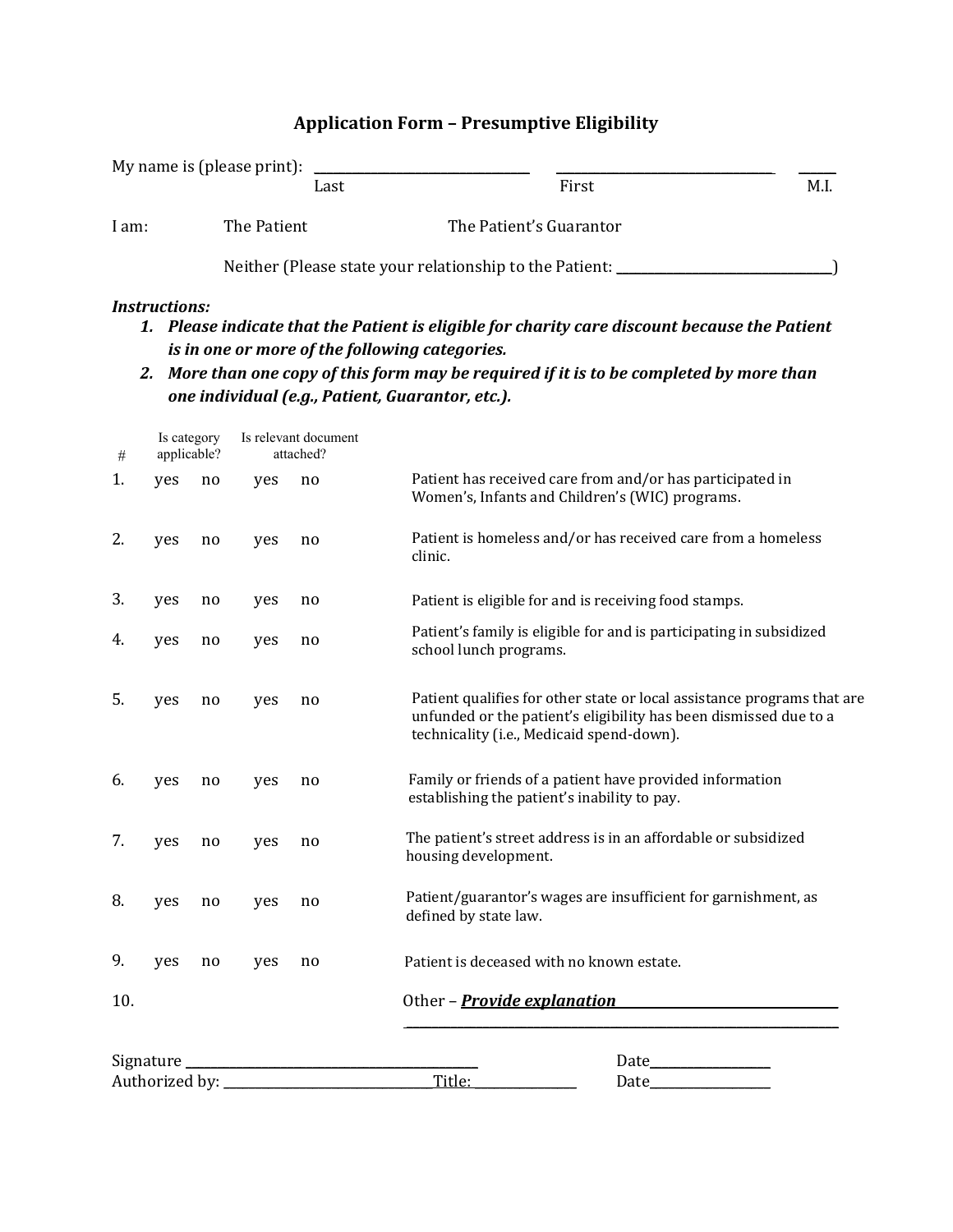## **Notification of Determination:**

After determining the patient's eligibility for financial assistance/charity care, the patient will be notified, by the organization Financial Councilor, in writing of the determination. If possible, verbal notification will be provided as well.

## **Eligibility of Financial Assistance/ Charity Care:**

Though Financial Assistance/Charitable Care is approved on a "per occurrence basis", NMH will maintain the application and records of consumers who apply for Financial Assistance/Charitable Care for a period of twenty-four (24) months. Individuals needing to apply for reoccurring assistance will only need to provide updated information concerning their financial status. NMH reserves the right to require consumers to complete the full application process each time the consumer is applying for Financial Assistance/Charitable Care.

## THIS SECTION IS PURPOSFULLY LEFT BLANK

**Financial Assistance Sliding Scale**